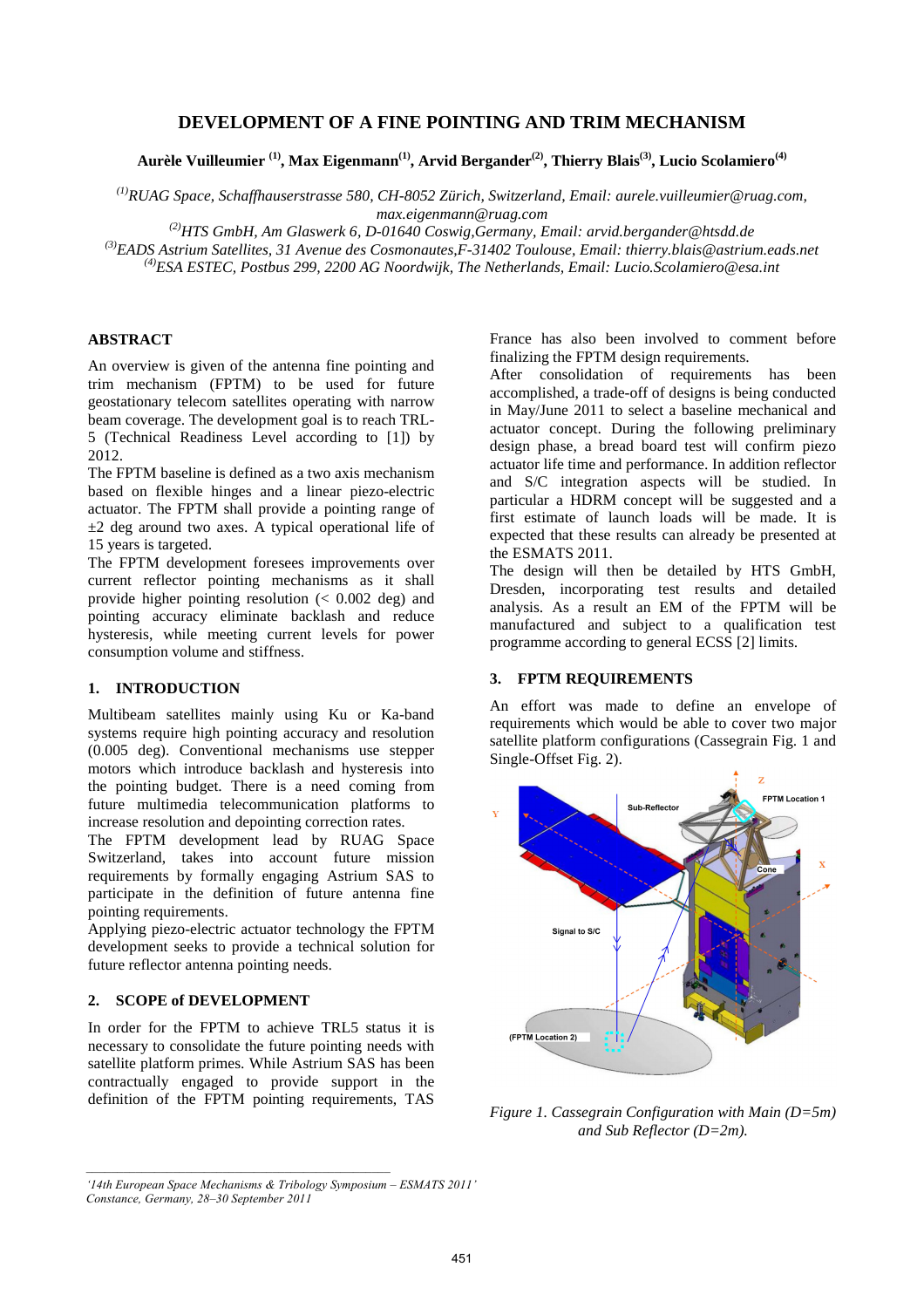

*Figure 2. Single Offset Configuration with Main Reflector (D=5m).* 

As a baseline the FPTM shall be side mounted in order not to exceed current reflector stacking envelopes in launch configuration. This is applicable to both reflector configurations.

As a result of the collaboration with Astrium SAS and the comments supplied by TAS the key requirements for the FPTM are summarized in Tab. 1:

|  | Table 1. FPTM Key Requirements. |
|--|---------------------------------|
|  |                                 |

| <b>Requirement Description</b>   | <b>Target Value</b>                                    |  |  |
|----------------------------------|--------------------------------------------------------|--|--|
| Pointing range                   | $\pm 2.0$ deg                                          |  |  |
| Pointing Accuracy                | $\pm$ 0.001 deg                                        |  |  |
| Pointing Resolution              | $\pm 0.001$                                            |  |  |
| Pointing Speed                   | $24$ mdeg/s                                            |  |  |
| Life Time (cycles)               | $2.5$ mio                                              |  |  |
| Life Time (travel deg)           | 870'000                                                |  |  |
| <b>Environmental Temperature</b> | -185 $\mathrm{^{\circ}C}$ to +165 $\mathrm{^{\circ}C}$ |  |  |
| <b>Translational Stiffness</b>   | $1.5\ 10^5\ N/m$                                       |  |  |
| <b>Rotational Stiffness</b>      | 2.010 <sup>4</sup> Nm/rad                              |  |  |

### **4. FPTM DESIGN CONCEPTS**

Two design concepts based on flexible elements are currently being evaluated. One of which will be selected to be manufactured and tested as an Engineering Model (EM). Neither of the concepts require lubrication and can easily operate in ambient atmospheric conditions for ground testing as well as vacuum.

The FPTM is to be placed between reflector antenna and reflector deployment mechanism. As such the sole function of the FPTM is to fine point / trim the orientation of the reflector antenna. Both design concepts are capable of fulfilling the key requirements mentioned above (Tab. 1) hence catering for both S/C reflector configurations (Fig. 1 & Fig. 2).

Thermal decoupling from the reflector is foreseen with limited thermal flux allowed toward the S/C. The FPTM development will also provide a thermal control concept in order to deal with the general environmental conditions of a GEO orbit.

Both design concepts have integrated capacitive sensors in order to determine rotational position. These

will be used for performance test purposes on ground but may also be integrated at S/C system level if needed for closed loop control.

Both concepts will be able to provide the necessary holding force in powered and unpowered status.

#### **4.1. Monolithic Design Concept**

The monolithic design concept has small flexible elements located at the diagonals of the cubus (Fig. 3). This configuration provides excellent stiffness and very little cross talk between the rotational axes in comparison to the trapezoidal design concept.

The design is compact and can be modularly fit between reflector antenna and reflector deployment mechanism.

The design may easily be adapted to accommodate an HDRM should the holding forces of the actuator show this to be necessary during launch.

1. Rotational Axis 2. Rotational Axis Piezo-Actuators I/F Plane (reflector) I/F Plane (reflector deployment mechanism)

*Figure 3. FPTM Monolithic Design Concept.* 

#### **4.2. Trapezoidal Design Concept**

The trapezoidal design concept extends the flexible blade concept and consists of two interconnected rotating planes (Fig. 3). The I/F plane movement is cinematically a combination of linear and angular displacements. While this may seem to be a disadvantage the linear displacements may be used in order to reduce focal depointing, a great advantage over the monolithic design.



*Figure 4. FPTM Trapezoidal Design Concept.*  I/F Plane (reflector deployment mechanism)